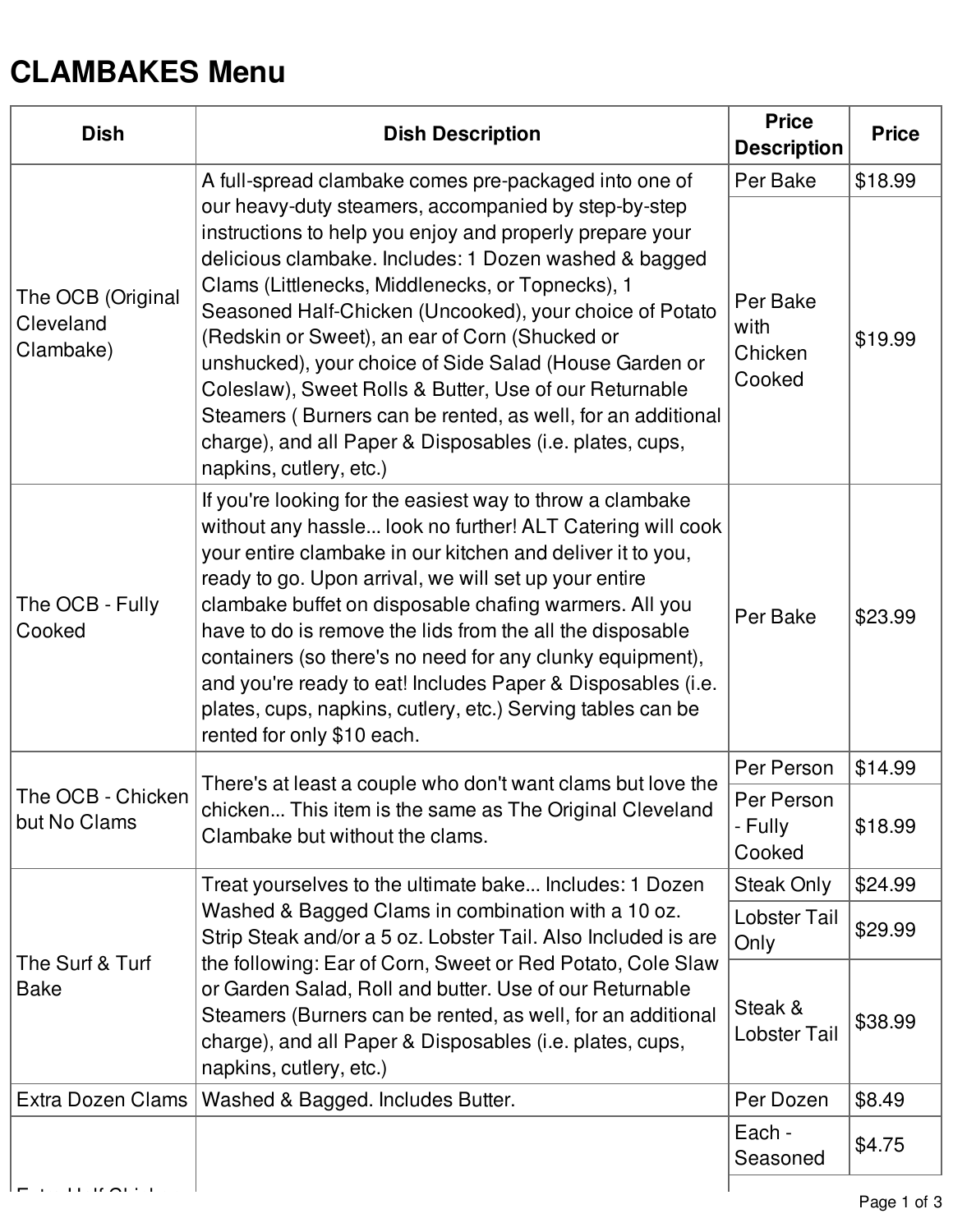| <b>Extra Halt Chicken</b>                    |                                                                                                                                                                        | Each -<br>Cooked &<br>Seasoned   | \$6.25  |
|----------------------------------------------|------------------------------------------------------------------------------------------------------------------------------------------------------------------------|----------------------------------|---------|
| <b>Extra Potato</b>                          |                                                                                                                                                                        | Each                             | \$0.99  |
| Extra Ear of Corn                            |                                                                                                                                                                        | Each                             | \$0.99  |
| 8-10 oz. Strip Steak<br>- Five Count         | Fresh cut strip steaks                                                                                                                                                 | Per <sub>5</sub>                 | \$44.99 |
| 5-6 oz. Lobster<br><b>Tails - Five Count</b> | Includes a total of five, 5-6 ounce wild caught lobster tails.                                                                                                         | Per <sub>5</sub>                 | \$60.99 |
| New England Clam<br>Chowder                  | Homemade. Serves 16 cups. Includes crackers,<br>spoons, bowls and ladle.                                                                                               | Per Gallon                       | \$45.99 |
| Lobster Bisque                               | Homemade. Serves 16 cups. Includes crackers,<br>spoons, bowls and ladle.                                                                                               | Per Gallon                       | \$52.99 |
|                                              | An arrangement of marinated artichokes, white buttons<br>mushrooms and sweet bell peppers, tossed with chopped                                                         | Small<br>(Serves up<br>to $15)$  | \$59.99 |
| Antipasti Platter<br><b>Shrimp Cocktail</b>  | salami, pepperoni, fresh mozzarella & provolone cheeses,<br>and garnished with Kalamata olives and pepperoncini.<br>Fresh & Delicious Cooked Jumbo Tiger Shrimp served | Large<br>(Serves up<br>to $30)$  | \$99.99 |
|                                              |                                                                                                                                                                        | Small<br>(Serves up<br>to $15)$  | \$59.99 |
| Platter<br>Fresh Fruit &                     | with our tangy homemade Cocktail Sauce<br>An assortment of freshly chopped fruits & berries paired                                                                     | Large<br>(Serves up<br>to $30)$  | \$99.99 |
|                                              |                                                                                                                                                                        | Small<br>(Serves up<br>to $15$ ) | \$34.99 |
| <b>Cheese Tray</b>                           | with a selection of fine cubed cheeses.                                                                                                                                | Large<br>(Serves up<br>to $30)$  | \$64.99 |
|                                              | White button mushrooms are stuffed with your choice of our                                                                                                             | 50                               | \$38.99 |
| <b>Stuffed Mushrooms</b>                     | delicious sausage, cheese and herb blend or our<br>vegetarian or vegan mushroom stuffing. Be sure to order<br>enough they go fast! (Served at room temperature)        | 100                              | \$69.99 |
| <b>Triple Chocolate</b><br><b>Brownies</b>   |                                                                                                                                                                        | Per Dozen                        | \$11.99 |
| <b>Assorted Cookies</b>                      | Chocolate Chip, Peanut Butter & Oatmeal Assortment                                                                                                                     | Per Dozen                        | \$10.99 |